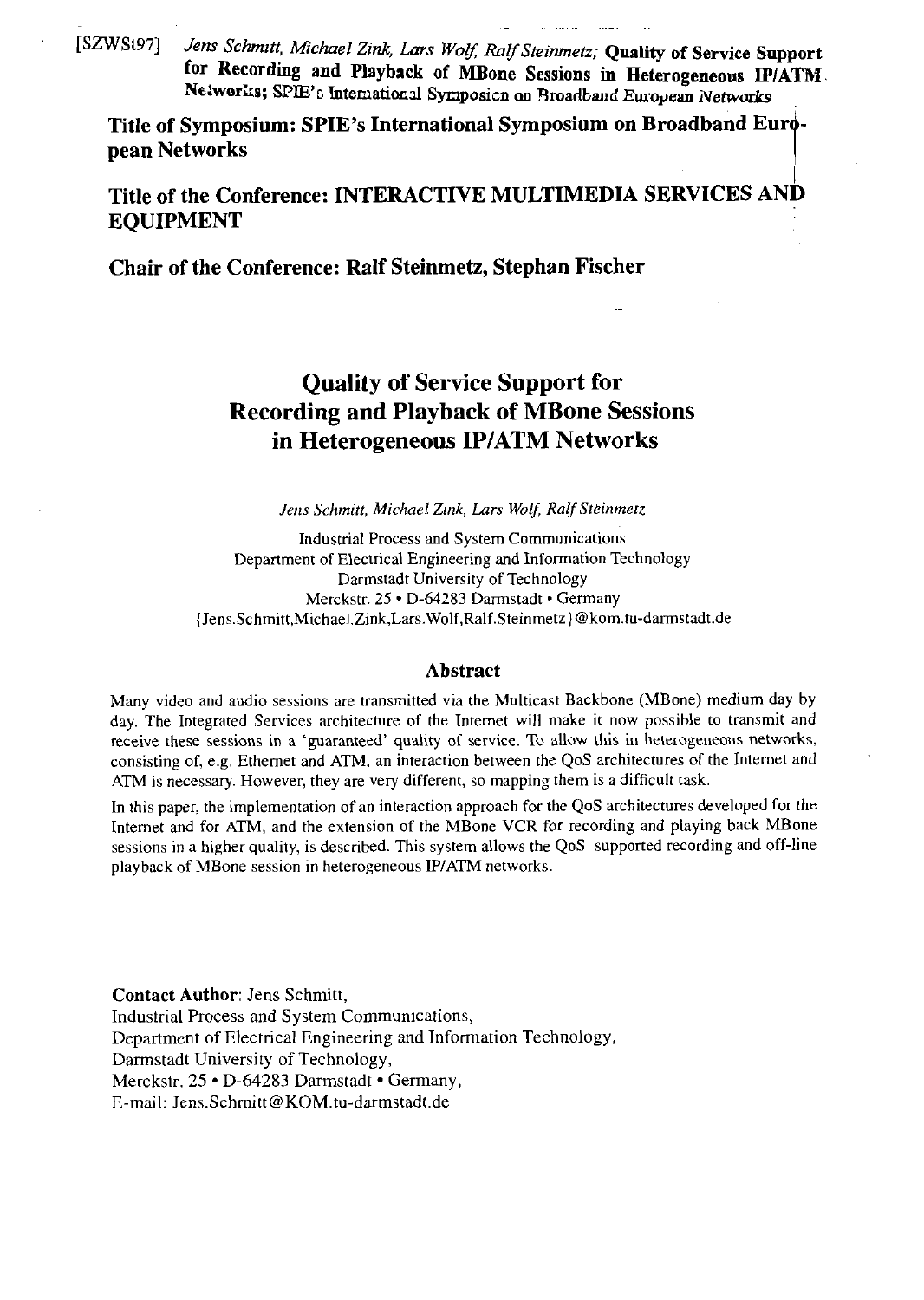# **Quality of Service Support for Recording and Playback of MBone Sessions in Heterogeneous IPIATM Networks**

*Jens Schmitt, Michael Zirik, Lars Wolf; Ralf Steinmetz* 

Industrial Process and System Communications Department of Electrical Engineering and Information Technology Darmstadt University of Technology Merckstr. 25 · D-64283 Darmstadt · Germany **(Jens.Schmitt,Michael.Zink,Lars.Wolf,Ralf.Steinmetz)** @kom.tu-darmstadt.de

#### **Abstract**

Many video and audio sessions are transmitted via the Multicast Backbone (MBone) medium day by day. The Integrated Services architecture of the Internet will make it now possible to transmit and receive these sessions in a 'guaranteed' quality of service. To allow this in heterogeneous networks, consisting of, e.g. Ethernet and ATM, an interaction between the QoS architectures of the Internet and ATM is necessary. However, they are very different, so mapping them is a difficult task.

In this paper, the implementation of an interaction approach for the QoS architectures developed for the Internet and for ATM, and the extension of the MBone VCR for recording and playing back MBone sessions in a higher quality, is described. This system allows the QoS supported recording and off-line playback of MBone session in heterogeneous IPIATM networks.

**Keywords:** Heterogeneous Networks, IPIATM. Integrated Services, QoS, ATM, MBone. MBone VCR, RSVP over ATM.

## **1 Introduction**

The Mbone VCR [Holf95] was one of the first MBone tools that allowed the recording and offline playback of sessions that were transmitted over the MBone. This allows users to record sessions, which they are not able to watch live, and play them back at any time. An interesting application of this tool is for example the recording of a lecture at a University that was transrnitted via the MBone, and playing back that session at a different location, at a different time and as often as wanted.

With the current version of the MBone VCR [RVIC97] sessions can only be recorded and played back in best-effort quality. Using the Internet Integrated Services (IIS) [BrCS94], it is possible to reach a higher quality for transmissions on the Internet. Therefore it was our goal to extend the functionality of the MBone VCR to use these new services. This extended MBone VCR makes it possible to cooperate with other MBone tools that were extended for the use of the IIS, like the rsvp-vic [MaMS97], [RVIC97].

The new services are implemented in the network layer (packet level). but we believe in order to make them work efficiently and effectively it is necessary that they are supported by a QoS-active link layer. In our point of view ATM will become more and more popular in the backbones of MANs and WANs, and becomes thus an important link layer technology from the Internet perspective. This trend implies that in the near future ATM and IP networks will coexist and ATM networks will be used to interconnect IP networks. To provide QoS support

This work is supported in part by Deutsche Telekom AG, Darmstadt, Germany, and by Volkswagen-Stiftung, Hannover, Germany.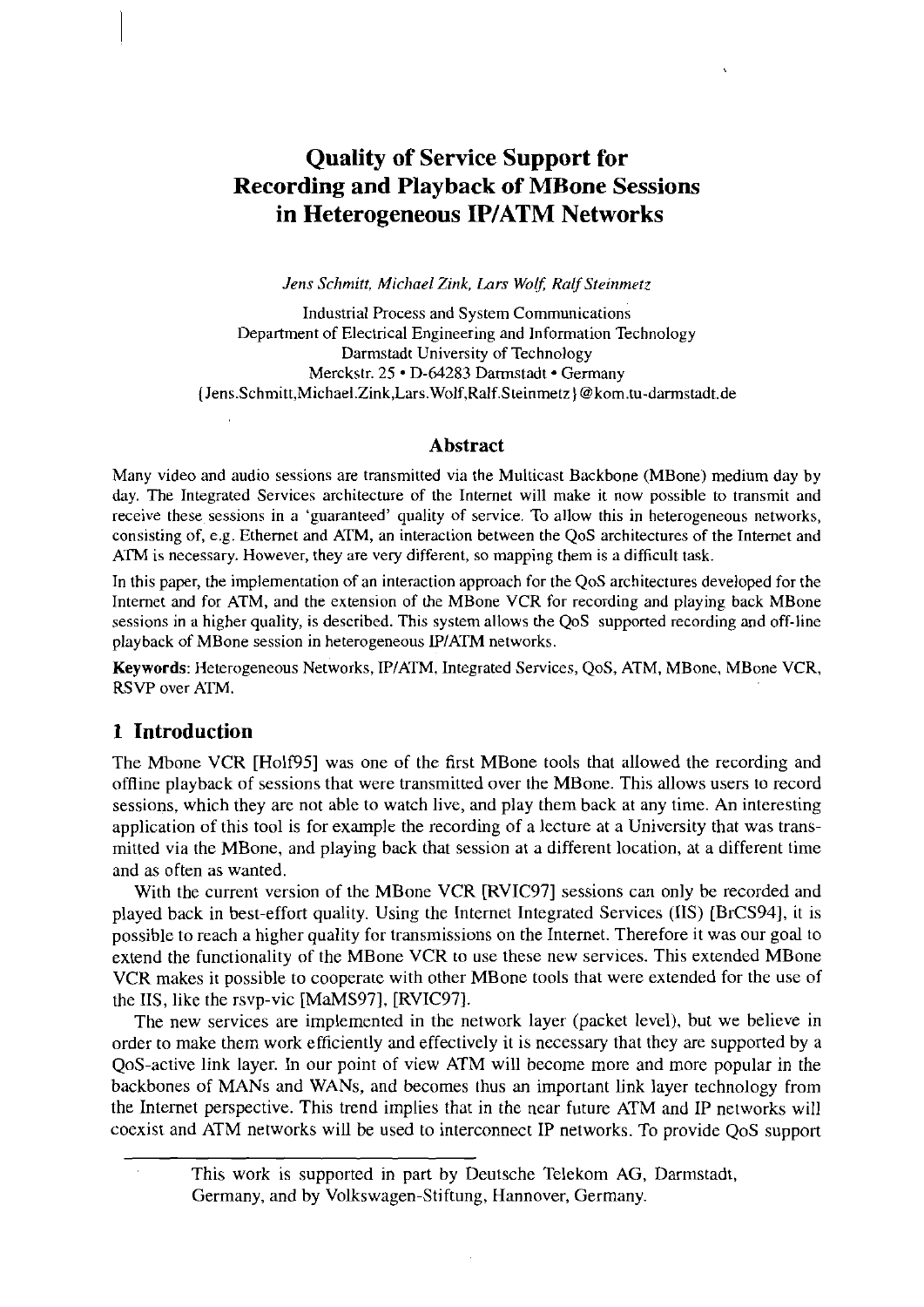in heterogeneous IPIATM networks, an interaction between the QoS architectures of the Internet and ATM has to be implemented.

We decided to implement 'RSVP over ATM' to solve this problem, that means we based our design on an extension of the Classical IP over ATM model [Laub94]. By overlaying the RSVP on an ATM network it is possible for IP applications to request a certain QoS through the use of RSVP. The infomation delivered by RSVP is used by the ATM subnetwork to setup a VC whose QoS characteristics should approximate the ones signalled by RSVP as closely as possible. An alternative would have been to use native ATM services for the QoS extension of the MBone VCR. Obvious drawbacks of this approach would have been that the ATM-capable MBone VCR could only run on ATM workstations, and that the whole data communication part of the MBone VCR would have had to be rewritten. In contrast to this, our approach of extending the MBone VCR by RSVP leaves the data communication part unchanged and furthermore does not restrict the use of the MBone VCR to a homogeneous ATM network.

In our prototypical system the MBone VCR Signals the desired QoS to RSVP which is afterwards mapped to ATM QoS parameters. Depending on the ATM QoS parameters a QoS VC will be set up on which the appropriate data is sent.

While we give an overview about related work in the next section, section 3 deals with our implementation of RSVP over ATM. The fourth section descnbes how the MBone VCR had to be enhanced to become an RSVP-aware application and in section 5 the interaction of all components of our prototypical system is illustrated by some typical scenarios. Section 6 then summarizes our work and gives some thoughts on possible future work.

#### **2 Related Work**

To satisfy the requirements of distributed multimedia applications in the Internet, as for example the MBone tools, the Internet Integrated Services (11s) were introduced. These new services shall support hard real-time (guaranteed sewice) [RVIC97] and adaptive real-time (controlled load) [ShPG97] applications like e.g. vic. The provisioning of QoS for applications is done by the Resource reSerVation Protocol (RSVP) [BZBH+97], an extension of the Internei protocol Suite.

Several tools for transrnitting and receiving data via the MBone have been developed in the last few years (vic, vat, nv, ivs, sdr, wb ...). Unfortunately, today most of them are not able to work with the new services provided by IIS. One of these extended applications which support RSVP is the well known vic [RVIC97]. At present it is only possible to have high quality sessions on the MBone between a sending and a receiving rsvp-vic. A user can only receive live sessions with a desired QoS. Playing already stored sessions or recording sessions with a desired QoS with the available MBone tools is not possible at the moment.

Since ATM is becoming more and more important in the WAN and backbone area there has already been done some work in the field of interaction between the QoS architectures of the Internet and ATM, e.g. some architectural considerations have been made [BCDB95] [CBBB+97][SKB96], implementation guidelines have been developed [Berg97], and a few RSVP over ATM implementations have been conducted. One of these implementations is described in [BFGK95] which is suitable for the handling of a large number of RSVP receivers. Another implementation is described in [BrGi96] which however in contrast to the one above does not support multicast. These two implementations are taking the approach to map one IP Flow to one ATM VC which differs from a third implementation in which an IP flow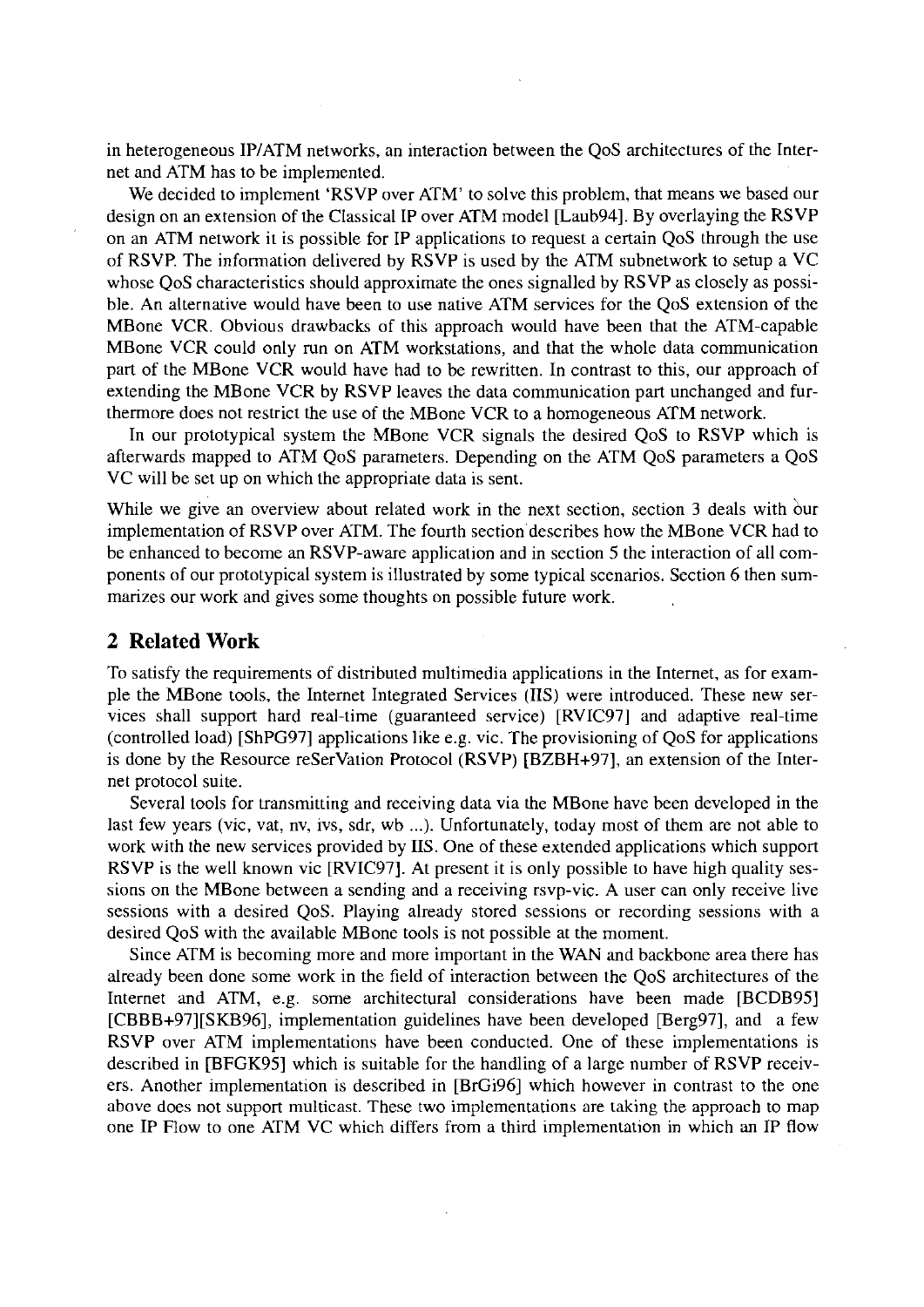multiplexing is performed [MaMS97]. This multiplexing allows the combination of several IP flows into one VC.

The main approach of all of this implementations was to extend the *Classical IP* over *ATM*  model [Laub941 to support the transport of IP flows over ATM networks. Although there are already some implementations existing, we recognized that there was no publicly available RSVP over ATM implementation for SUN's Solaris. as far as we know.

#### **3 Implementation of RSVP over ATM**

It was our goal to develop an RSVP over ATM implementation that allows applications mnning on top of IP the reservation of resources in a heterogeneous network environment. We decided to use the Solaris 2.5.1 implementation of RSVP [RSVP97] as a basis for our RSVP over ATM implementation and to extend it with an appropriate interface to ATM. Figure 1 illustrates the environment in which such an implementation is used. The RSVP over ATM implementation resides in the so-called Edge-Devices, which have connectivity to both worlds and therefore have to 'translate' between them.



*Figirre* I: RSVP over ATM.

Section 3.1 describes the differences between RSVP and ATM signalling. How the mapping between the different QoS models in heterogeneous IPIATM networks is achieved will be described in section 3.2. In section 3.3 the underlying model of our RSVP over ATM implementation is presented.

#### **3.1 Differences between RSVP and QoS signalling in ATM**

The RSVP and QoS signalling in ATM [ATMF96a][ATMF96b] are very different. These differences complicate any RSVP over ATM implementation:

#### **Initiation of a Reservation**

The actual reservation in RSVP is performed when the **Resv** message arrives which is initiated by the receiver. In opposite to RSVP a reservation in ATM is done by the sender during VC setup.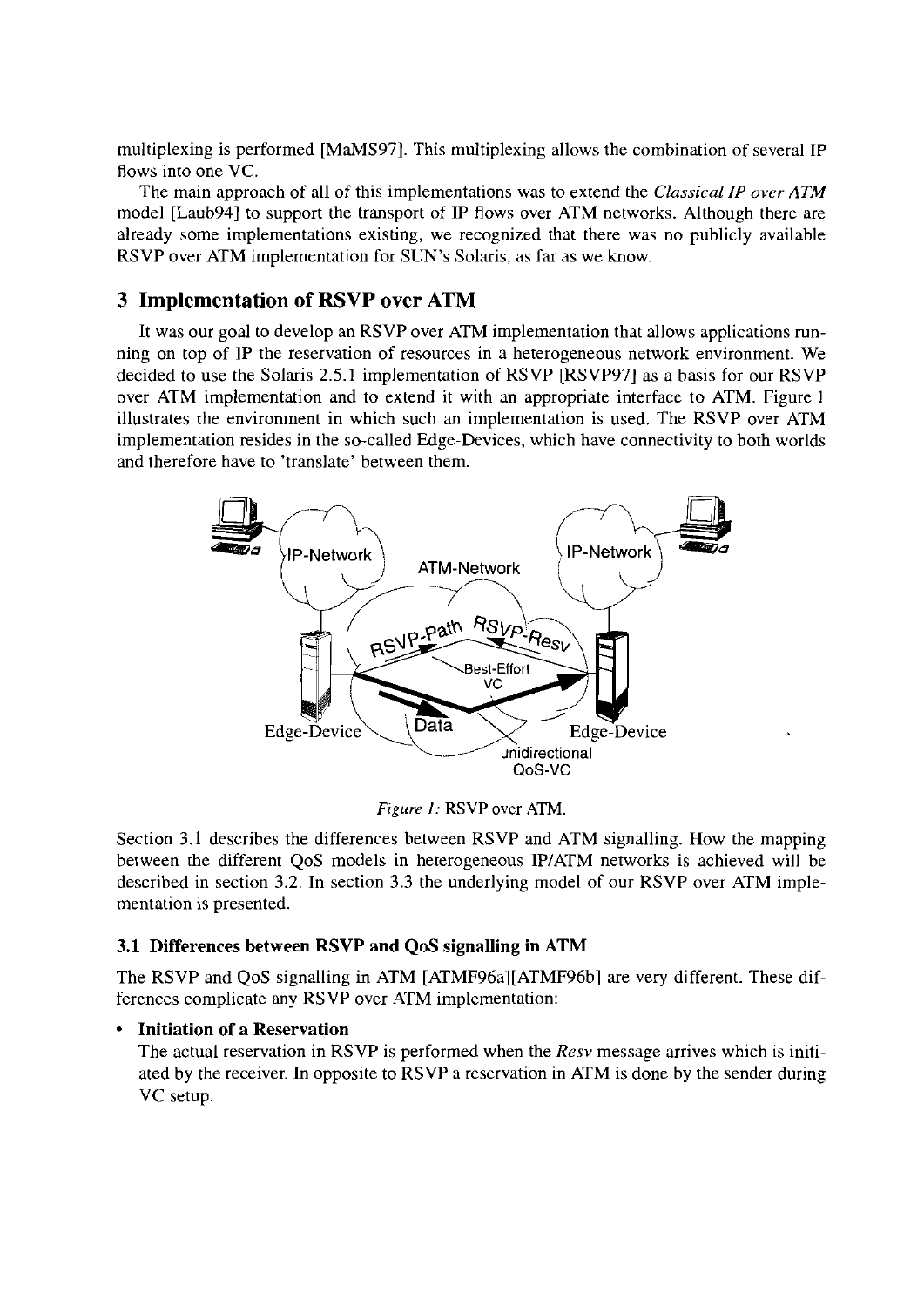# **State in the Network Nodes**

In RSVP a route between sender and receiver can change and RSVP will adapt to this route change (soft state). If by any reason a route in ATM has tobe changed, the connection has to be cancelled and a new one is setup (hard state).

# **Time of Reservation**

In ATM data transrnission and resource reservation are synchronized, i.e. the reservation is done during VC setup. In contrast to ATM a reservation in RSVP can be done asynchronously to data transmission.

## **Variation of an Existing Reservation**

If a reservation has to be changed in ATM the existing VC must be closed and a new one has to be set up. In RSVP a reservation can be changed during data transmission. RSVP allows the dynamic change of QoS which is in contrast to ATM where the requested QoS is static.

#### **•** Uni/bidirectional Flows/Connections

An RSVP reservation is always for unidirectional flows which means that a reservation is performed for data flowing from a sender to a receiver. ATM reservations are bidirectional for a data connection from a sender to a receiver and vice versa.

## **Heterogeneity**

In opposite to RSVP heterogeneous receivers are not supported in ATM because the signalling allows only point-to-multipoint VCs with a uniform reservation (homogenous QoS).

| <b>Characteristic</b>                    | <b>RSVP</b>                            | <b>ATM</b>                             |
|------------------------------------------|----------------------------------------|----------------------------------------|
| Reservation style                        | Receiver-oriented                      | Sender-oriented                        |
| State in nodes                           | Soft state                             | Hard state                             |
| Reservation setup                        | Independent from connec-<br>tion setup | Synchronous with connec-<br>tion setup |
| Modification of existing<br>reservations | Dynamic                                | <b>Static</b>                          |
| Uni-/bidirectional                       | Unidirectional                         | <b>Bidirectional</b>                   |
| Heterogeneity                            | Support for heterogeneous<br>receivers | Same QoS for all receivers             |

## **Table 1: Differences between RSVP and QoS signalling in ATM**

Table 1 summarizes the differences between RSVP and QoS signalling in ATM.

One of the tasks of an RSVP over ATM implementation is to solve the problems that are caused by these differences

## **3.2 QoS Support**

In order to provide QoS support for applications running on top of TCP/IP or UDP/IP on heterogeneous IPIATM networks a mapping between IIS' QoS and the ATM QoS Parameters must be implemented in the Edge-Devices. With this mapping it is possible to setup a VC which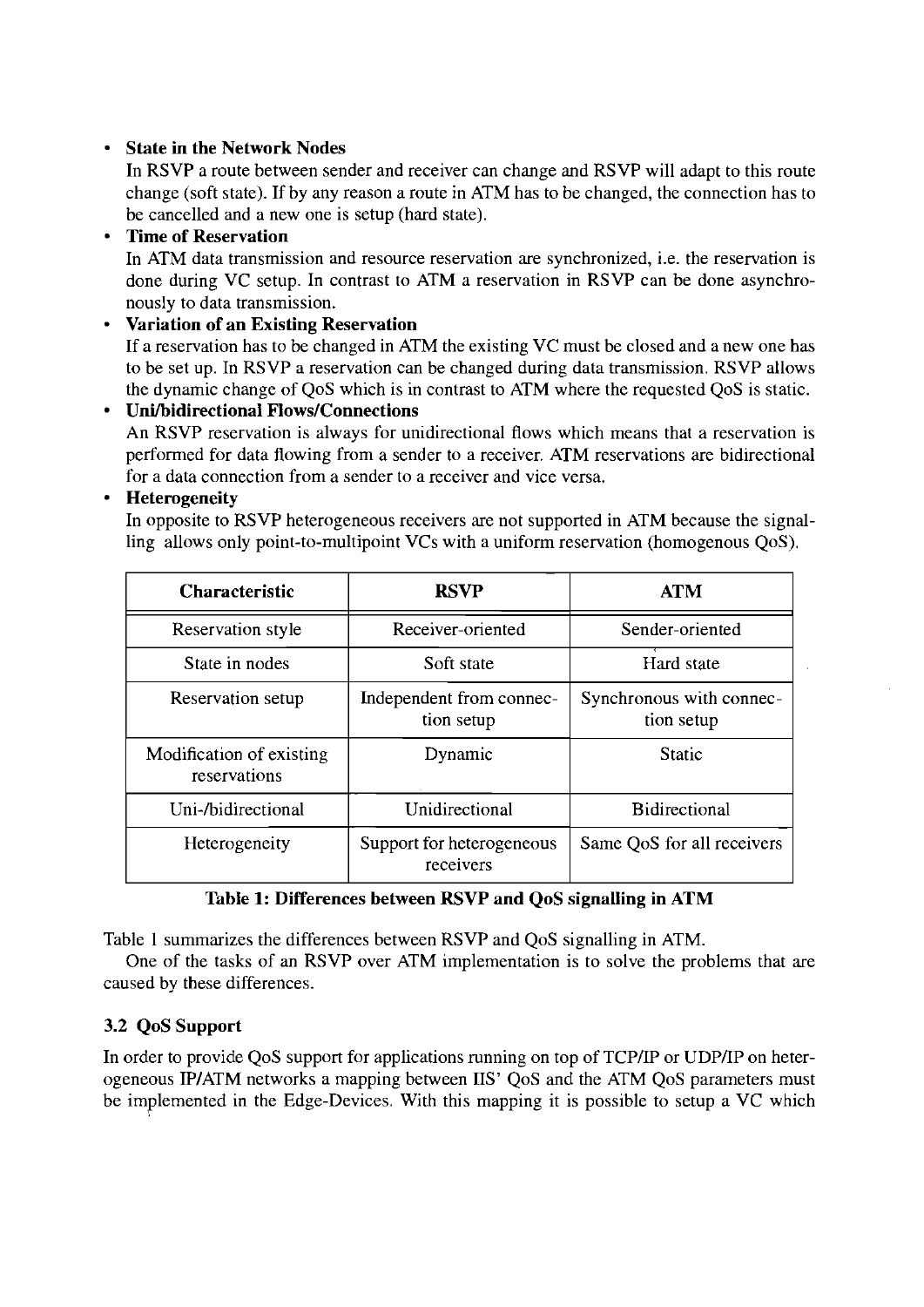characteristics comply to the ones signalled by RSVP. The RSVP over ATM implementation has to perform the following steps for the mapping between the different QoS parameters:

- Mapping between the different IIS and ATM service classes as described in [GaBo97] and shown in Figure 2.
- Translation between the values of the QoS parameter from bytes (IIS) to cells (ATM).

The mapping shown in Figure 2 can only be seen as the 'theoretical optimum' because VBR and ABR are not yet implemented in most of the ATM hardware.



**Figure** 2: Mapping of QoS Service Classes

#### **3.3 Architecture of the RSVP over ATM implementation**

We extended RSVP by an interface to ATM which is responsible for the VC management. With this new interface, a flow, for which a reservation has been made, will be sent over a VC with a QoS corresponding to the one signalled by the RSVP reservation (QoS-VC) instead of a Best-Effort-VC as in the Classical *IP* over ATM model. That means cell-level scheduling is used in order to avoid the duplication of functionality already provided by ATM in the network/IP layer, i.e. we try to maximize the use of ATM facilities in order to alleviate the task of the network/IP layer.

In our implementation we used the Fore-API [FORE951 to realize this interface including the VC management. The library routines of the Fore API provide a connection-oriented client and server model. For transmitting data between client and server a connection has tobe established first. Therefore we also had to implement a so-called ATM-Connection-Server that is responsible for the connection setup and receiving of data on the egress Edge-Device. The client of this design is part of the RSVP over ATM implementation.

The steps that have to be performed for a reservation and data transmission of a flow are as follows:

- If a Resv message arrives at the ingress Edge-Device, a QoS-VC to the egress Edge-Device is setup.
- After a successful setup of the QoS-VC data belonging to the flow will be sent over this VC and no longer over Classical IP's Best-Effort-VC.
- On the egress Edge-Device the ATM-Connection-Server transfers the data to the traditional LAN interface (e.g. Ethernet, Token Ring), in case the application is not running on the ATM interface of the Edge-Device.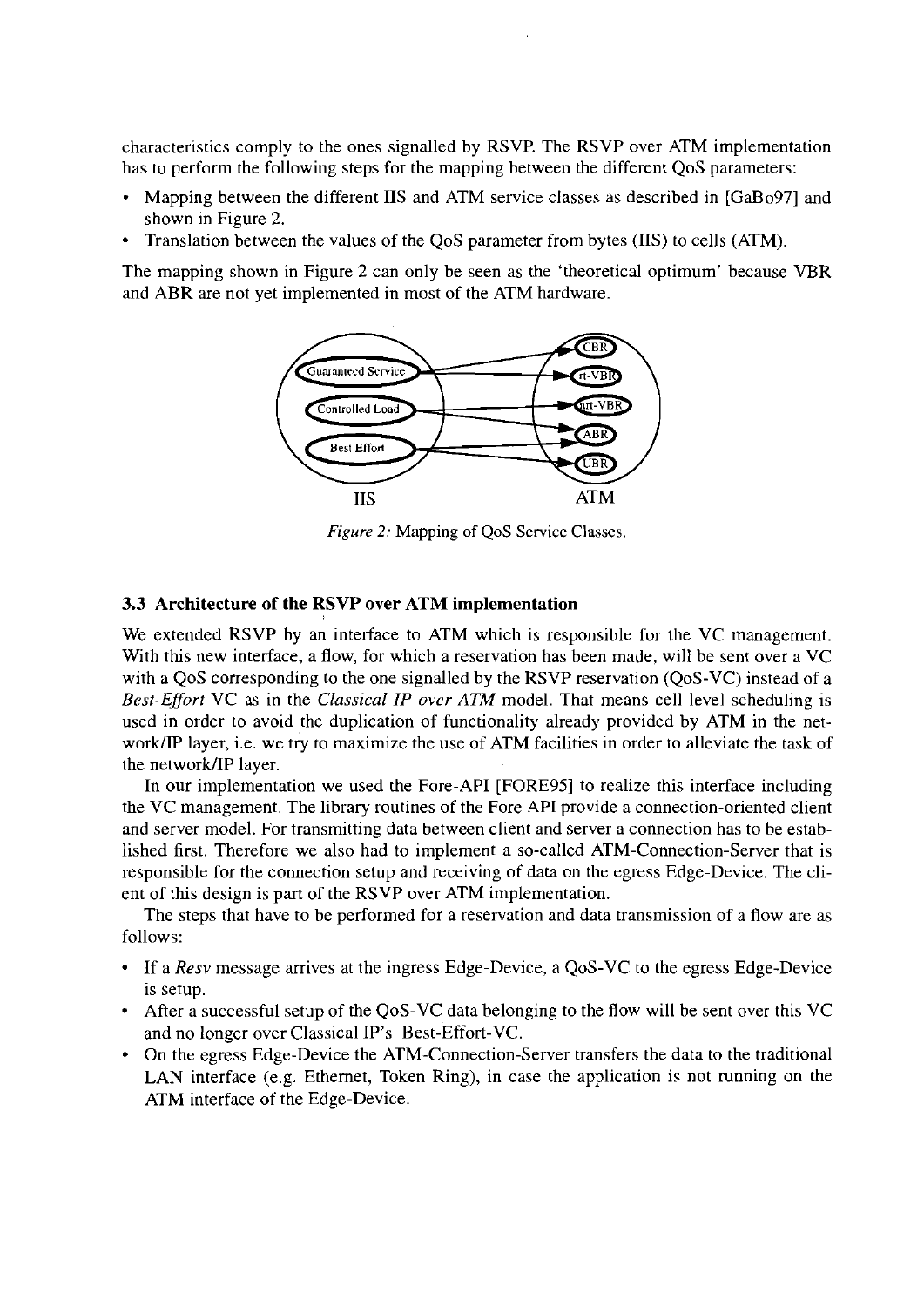the cell-level and is therefore much more eficient than a software scheme. The only advantage of a CBQ module 'in front of' ATM could be the possibility of doing a two-level scheduling. However, it was not our aim to investigate different strategies to assign groups of RSVP flows to ATM VCs and therefore we chose a one-to-one mapping between RSVP flows and ATM vcs.

The mapping between the IIS and ATM service classes could not be realized as described in chapter 3.2 because the Fore API does not Support the reservation of resources in terms of UNI 3.013.1 or 4.0 service categories and parameters, but uses its own, simplified QoS model. For requesting resources three different parameters are offered by the Fore API. The values of these parameter have to be specified in kbits/s which makes a translation between bytes and cells unnecessary. On the table below the mapping between the API and IIS Parameters is shown.

| <b>Fore API</b> | <b>Guaranteed Service</b> | <b>Controlled Load</b> |
|-----------------|---------------------------|------------------------|
| peak_bandwidth  | guaranteed rate $(R)$     | token bucket rate (r)  |
| mean_bandwidth  | token bucket rate (r)     | token bucket rate (r)  |
| mean_burst      | token bucket depth (b)    | token bucket depth (b) |

**Table 2: Mapping of QoS parameters.** 

For signalling the desired QoS to RSVP the applications can simply use an API which acts as an interface to the RSVP daemon. How the interaction between the application and RSVP is realized will be shown in section 4.2.

# **4 The Extended MBone VCR**

The MBone VCR is an application that allows the recording and playback of video and audio sessions that are transmitted via the MBone. But with the current version of the MBone VCR it is not possible to use the Intemet Integrated Services which make it possible to record or playback data in a higher quality than best effort. However, especially for the recording case a guaranteed quality of service is very desirable, since the recorded session might be played back many times and can only be recorded once as is the case for example for a lecture. Due to these considerations we decided to implement an interface to RSVP into the MBone VCR. Section 4.1 gives an overview of the RSVP API and in section 4.2 the extended VCR is described.

# **4.1 RAPI the RSVP API**

The RAPI is the standard application programmers interface of RSVP that can be used by applications for the invocation of RSVP services [BrHo97]. In other words, with RAPI applications have the opportunity to request QoS. RAPI is implemented as a client library that can be linked with an application. The most important functions contained in this library are shown below:

rapi-session(): creates a RAPI Session.

z

rapi sender(): a sending application must issue a rapi sender() call to initiate the sending  $\bullet$ of an RSVP *Poch* message.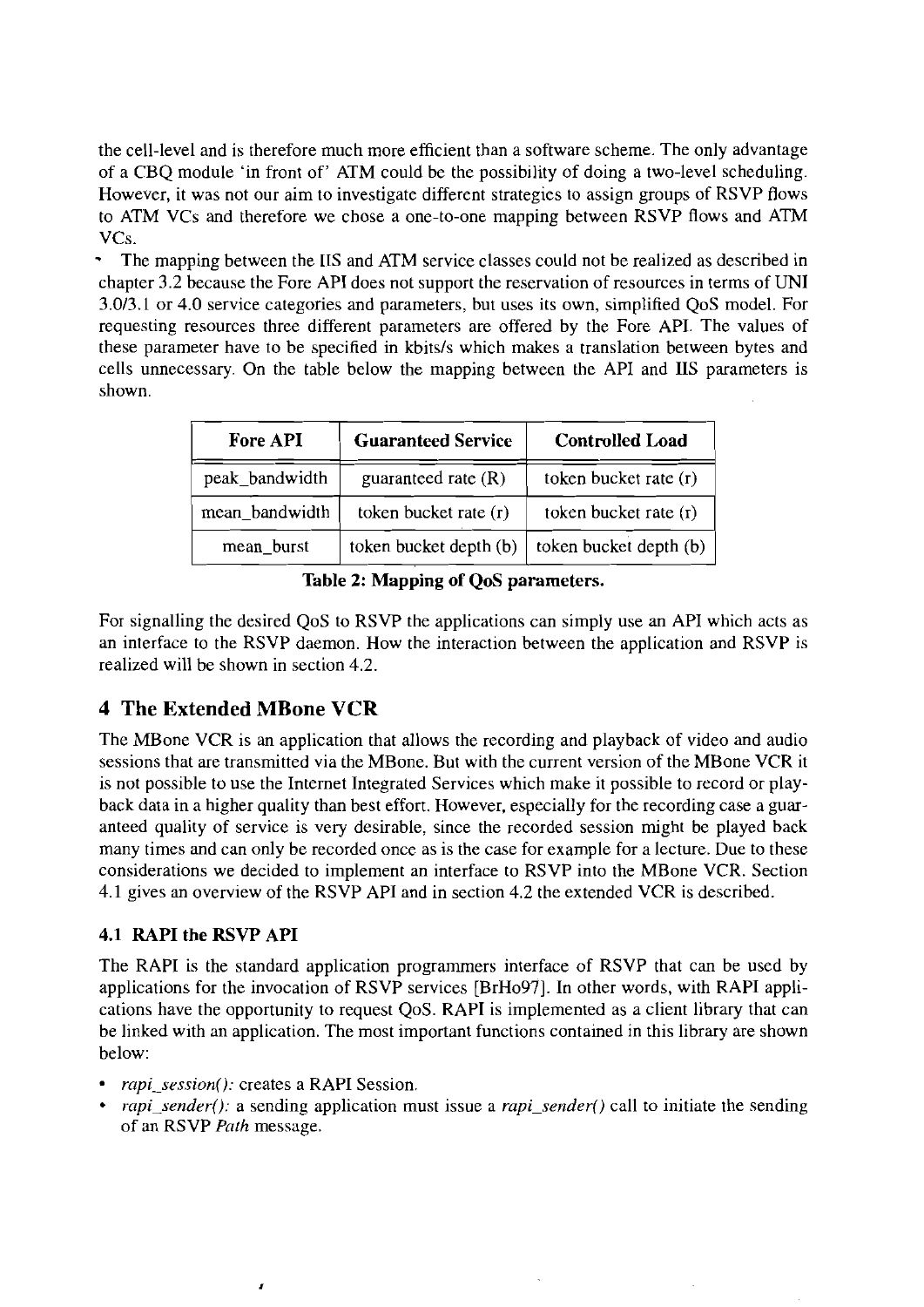Figure **3** illustrates the setup and disconnection for an RSVP reservation.



*Figure 3:* Setup and Disconnect of an RSVP Reservation

To identify data that is belonging to a flow, a table exists in each Edge-Device. A new entry will be inserted in the table if a reservation arrives at the Edge-Device. Since there is no flowlabel in the IPv4 header this entry contains the source and destination address, the source and destination port number and also the protocol ID of the flow. If the reservation is tom down the corresponding entry in the table will be deleted. This table is used by the *dafamanagement* that is running on the Edge-Device to find out whether an IP packet arriving on the Ethernet interface belongs to a flow or not. The interaction hetween the extended RSVP implementation, the ATM-Connection-Server and the *dafamanagement* in the protocol hierarchy is shown in Figure 4.



*Figure 4:* Extended Architecture.

In contrast to other RSVP over ATM [MaMS97] implementations we decided not to implement the VC management into the CBQ[FIJa95], the packet classifying and scheduling module supplied with [RSVP97]. because ATM has its own traffic management which performs almost the same procedures as implemented in the CBQ. However in ATM it is done in hardware on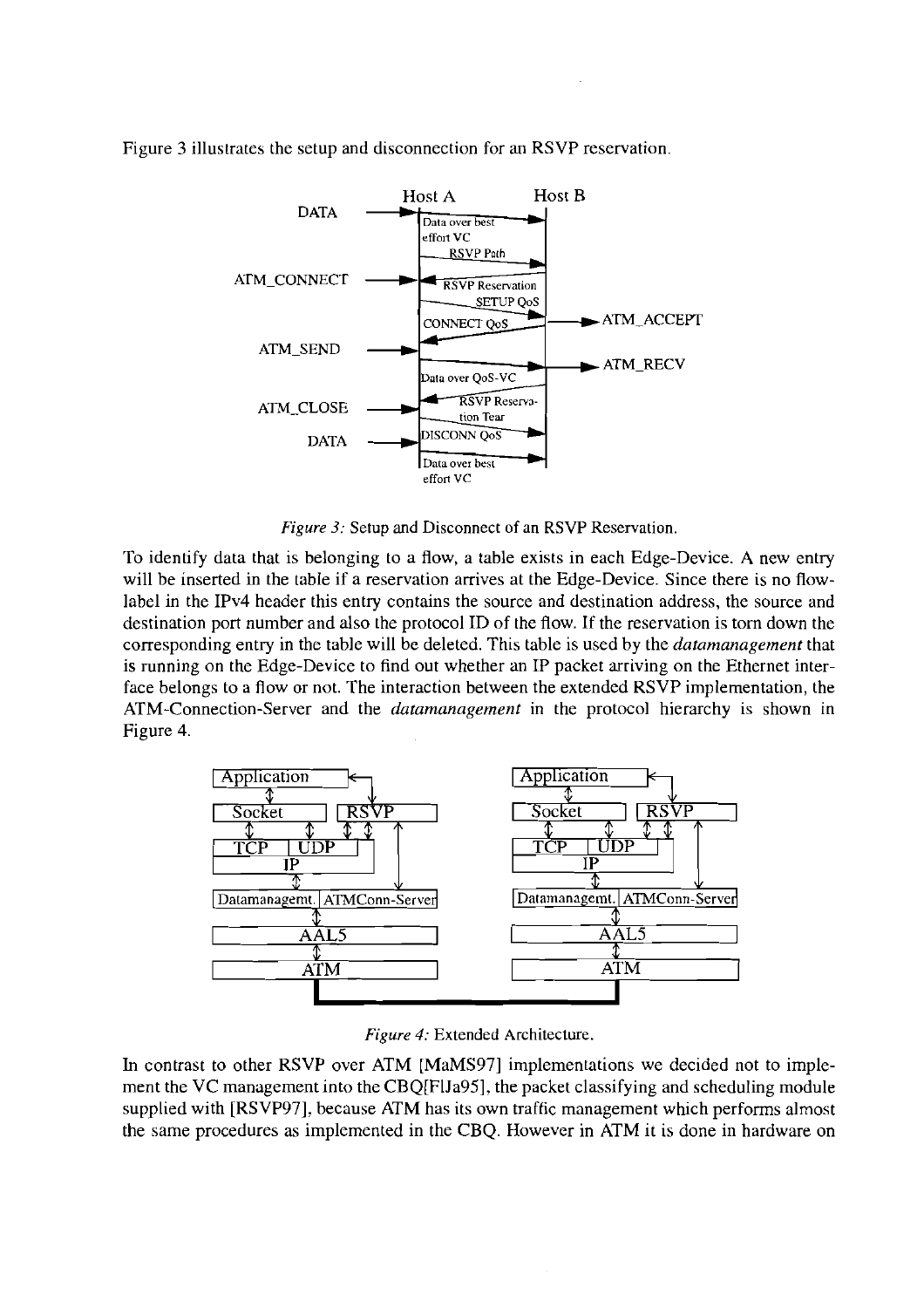- *rapi-reserve():* a receiving application uses *rapi-reserve* for making a reservation.
- *rapi\_release():* removes an existing reservation.

In Figure 5 it is shown which functions have to be called by a sending and a receiving application.



*Figure 5:* **RAPI Functions.** 

## **4.2 QoS Functions of the VCR**

With the RAPI described above it is possible to give the VCR the functionality to record or playback sessions with a requested QoS. Because of the two modes of the VCR (sending or receiving düta) it has to be possible to initiate either a *Path* or a *Resv* message. The extended VCR has the functionality of both the sender and receiver as they are shown in Figure 5. Its user interface is shown in Figure 6.

|                                                          | MBone VCR v1.4a\$2        |                                       |  |
|----------------------------------------------------------|---------------------------|---------------------------------------|--|
|                                                          | MBone VCR v1.4a02         |                                       |  |
| Speed Record<br>Options<br>Session                       | <b>QoS</b><br>Tools Macro | Help                                  |  |
| ColREN (This Dream is Real)                              | Haying                    | Chartopolita al-                      |  |
| Audio Channel (vat)<br>Video Channel (vic)               | Recording 1-<br>Cancel    |                                       |  |
| ENANGURONISTER<br>T Spec Setting                         |                           |                                       |  |
| TSpec Setting                                            |                           |                                       |  |
| Token bucket rate (in byte/s):                           | 200000                    |                                       |  |
| Token bucket depth (in byte/s):                          | 250000                    | Idxmedia: Audio Channel (vat)         |  |
| Peak rate (in byte/s):                                   | 300000                    | <b>ontrol</b> panel                   |  |
| 0k                                                       | <b>Cancel</b>             | Total time:<br>00:11:20<br>000<br>660 |  |
| Copyright (C) 1997 ICSI Berkeley, University of Mannheim |                           |                                       |  |

*Figure* 6: User Interface of the Extended VCR.

It was our intention that the request for QoS should be user-driven and not automated by the application (at least as far as the User can give more accurate information). Therefore a new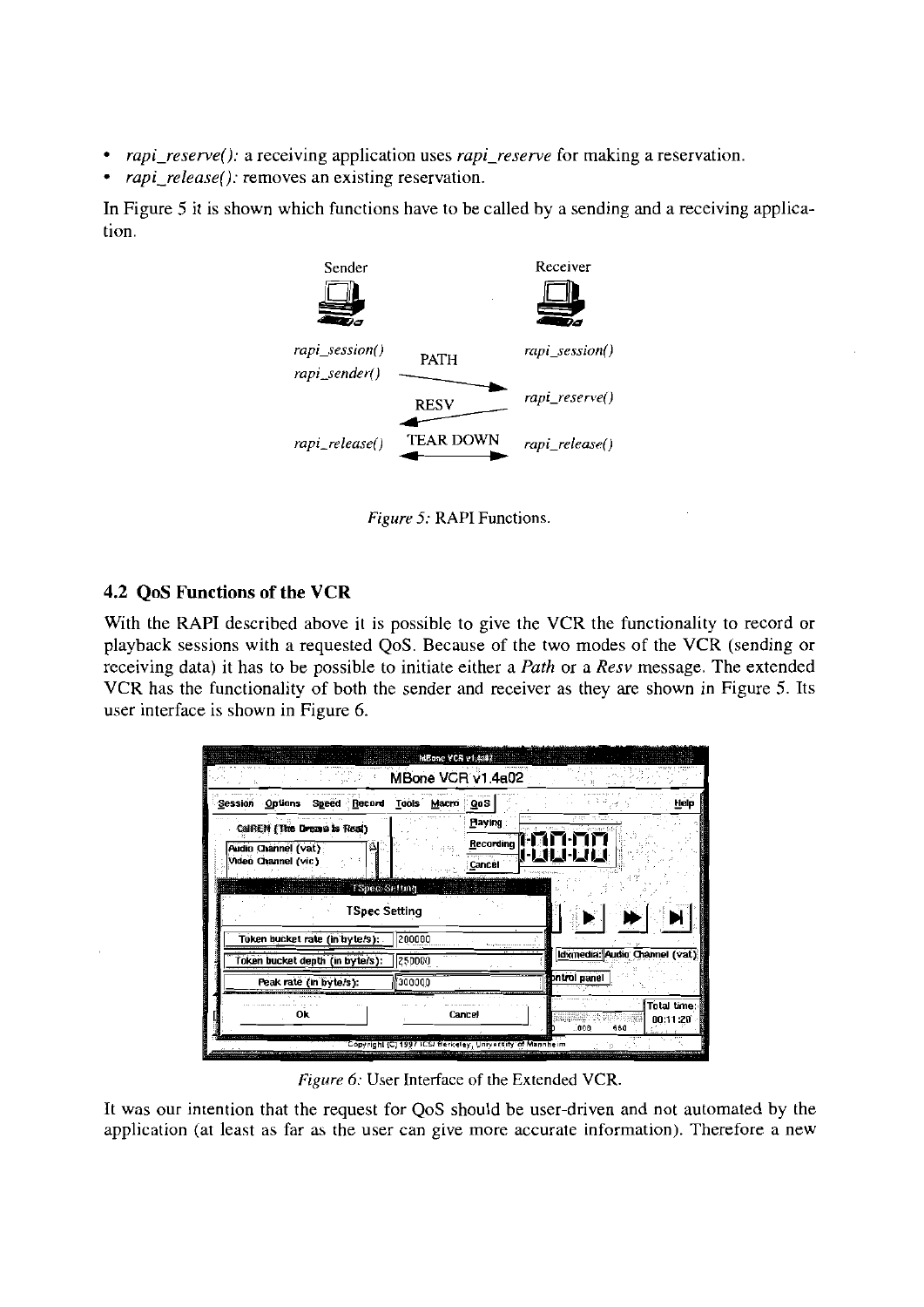item  $(QoS)$  was inserted in the top menu of the VCR as shown in Figure 6. By inserting this new item it is the users decision whether the quality for the session is adequate without a QoS request or not. The menu *QoS* includes the topics *Playing* and *Recording,* which are essentially synonyms for initiating a *Path* or *Resv* message. By choosing *Playing* the User gets a menu in which he or she is able to determine the QoS which is required to receive the data in the best possible quality. At the moment there are three parameters that can be determined by the user: *token bucket rate, token bucket depth* and *peak rate*. The furtherly needed parameters are automatically set by the implementation. We felt that it would make no sense to let the user determine all parameters which are needed for a *TSpec/RSpec*, since parameters like minimum policed unit, maximum packet size or slack are meaningless to the user. One could argue that this might also be the case for the user-selectable parameters mentioned above, however it should be pointed out that our work was not concerned with finding an adequate OoS user interface which allows users to request QoS in a very simple and intuitive way. We are aware that there is at least one layer of abstraction missing in order for a layman User to cope with the QoS parameters setting.

If the topic *Recordirig* is chosen almost the Same window as in the *Playing* case will be shown. But in this case the fields *token bucket rate, token bucket depth* and *peak rate* are initialized with the values received from a *Path* message. These values can be seen as a proposal which can be edited by a user if he or she wants to request a higher or lower QoS. After insertion of the three parameters a *Path* or *Resv* message will be initiated through the extended VCR and signalled to RSVP by a RAP1 call. In the case of a *Path* message the addresses of the receivers will be determined from the session information that is stored with each session. A third topic in the  $QoS$  menu is called *Cancel*, which allows a user to cancel an existing  $QoS$ request.

In addition to the extended VCR another RSVP capable application is necessary to allow QoS supported sessions. As mentioned above, one of these already extended applications is the rsvp-vic, which allows the request for QoS in a way that it takes the values included in the received *Path* message to form a *Resv* message.

#### **5 Scenarios**

To illustrate the interaction between the extended VCR, the RSVP daemon. our RSVP over ATM implementation, and the rsvp-vic. we describe some typical interactions. In each case we used the rsvp-vic as sending or receiving application to communicate with the extended VCR. In the case that the rsvp-vic recognizes that it is running on an RSVP-supported computer a *Path* message will be automatically setup in the sending case. In contrast to the extended VCR the parameters for this message can not be set by the user. In the receiving case a *Reserve* button exists in the actual window that allows the User to generate a QoS request. The parameters for the *Resv* message are adopted from the incoming *Path* message, again without invocation of the user.

#### **5.1 VCR in Playing Mode**

In the first scenario (scenario A, Figure 7) the VCR acts as a sender that distributes a session which was recorded before. With the extended VCR there is now the opportunity to distribute this session with a certain QoS. Before or during the session the User is able to generate an appropriate *Path* message, that will be propagated to all possible receivers. Depending on the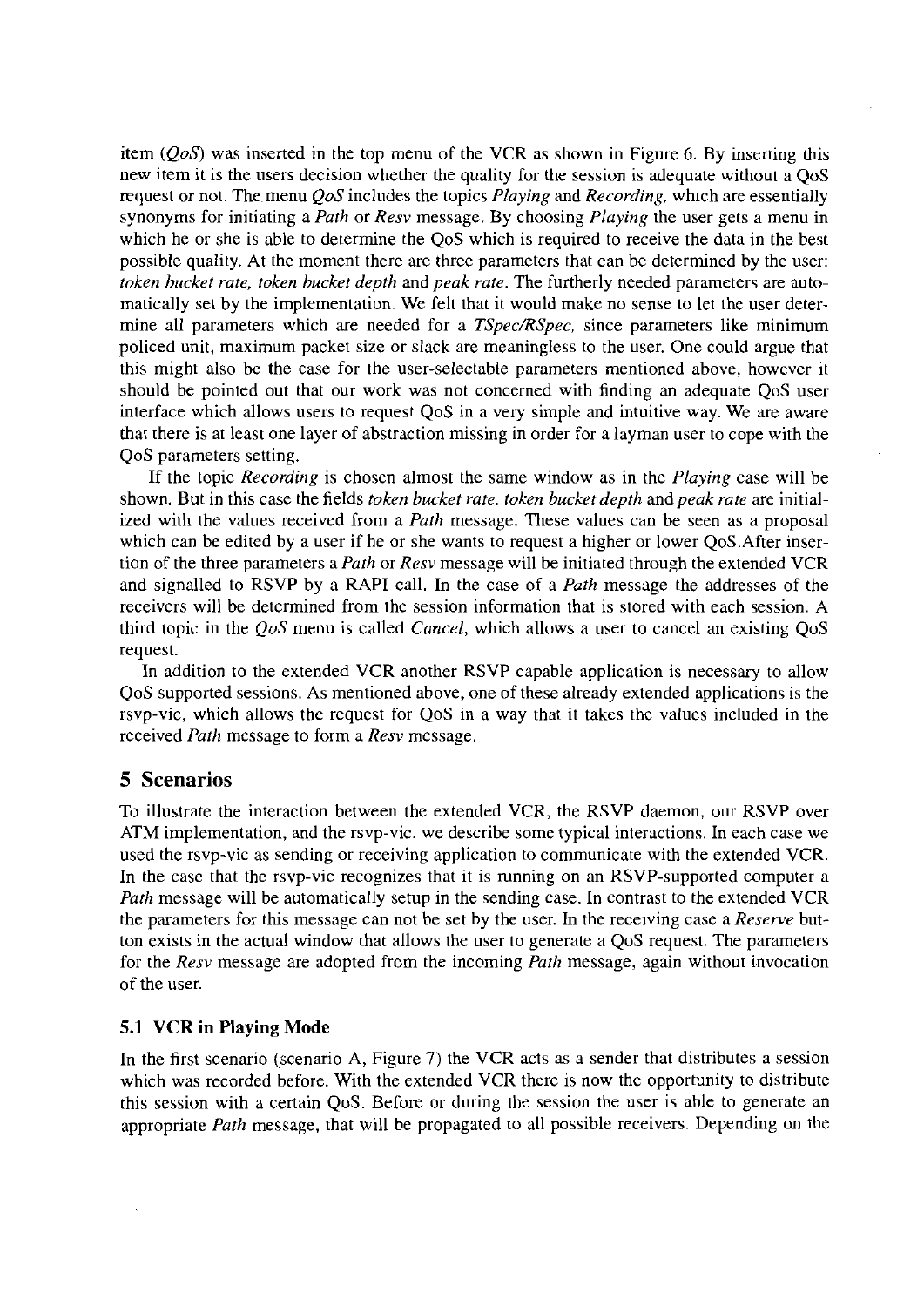IP address that is stated in the session information of a recorded session the *Path* message will be distributed as unicast or multicast message. The IP address can be edited and therefore it can be determined by the User if this session should be transmitted as unicast or multicast. The *Path* message generated by the VCR will be forwarded from RSVP router to RSVP router until it reaches its destination. In the case of an ATM backbone in between, the *Path* message will be transniitted via Fore IP [FORE961 (a proprietary modified version of *Classical IP over ATM)*  over the existing best effort VC. In the ingress and egress Edge-Devices no further processing on the *Parh* messages has tobe done than in a standard RSVP router.





By using rsvp-vic as receiving application a User can press the *Reserve* button that was described above which will initiate a *Resv* message and should consequently raise the quality of the transmitted session. It has to be seen as a disadvantage that the rsvp-vic directly adopts the information received from the *Patli* message because the User has no chance to manipulate this information that results in the fact that he or she is not able to change the QoS even if it is not satisfying. By using this strategy, i.e. rsvp-vic choosing exactly what the sender tells him, RSVP's capabilities to support heterogeneous, receiver-oriented QoS is essentially destroyed. After initiating a *Resv* message by RAP1 this message will be sent upstream towards the sender. In each router in between the requested resources will be reserved if possible. On the transition between IP and ATM the rnessage will also be sent over the best effort VC as it is done with the *Path* message. After the *Resv* message has reached the ingress Edge-Device an appropriate QoS-VC will be setup as described in section **3.3.** On the egress Edge-Device no further processing has to be performed by the RSVP over ATM implementation because the reservation has to be done on the Ethemet interface.

#### **5.2 VCR in Recording Mode**

In scenario B (Figure 8) the recording function of the VCR is used. With the extended VCR there will be the opportunity to record a session in a higher quaiity than best effort. To perform this operation the recordable data must be sent from an rsvp-capable application like the rsvpvic. Now the roles of rsvp-vic and extended VCR are interchanged. The rsvp-vic is the sender that distributes video information from e.g. a video grabber or a camera. As described above the rsvp-vic automatically initiates a *Path* message when the distribution of data is started. The *Path* message will be handled in the same way as shown in scenario A. When the *Path* message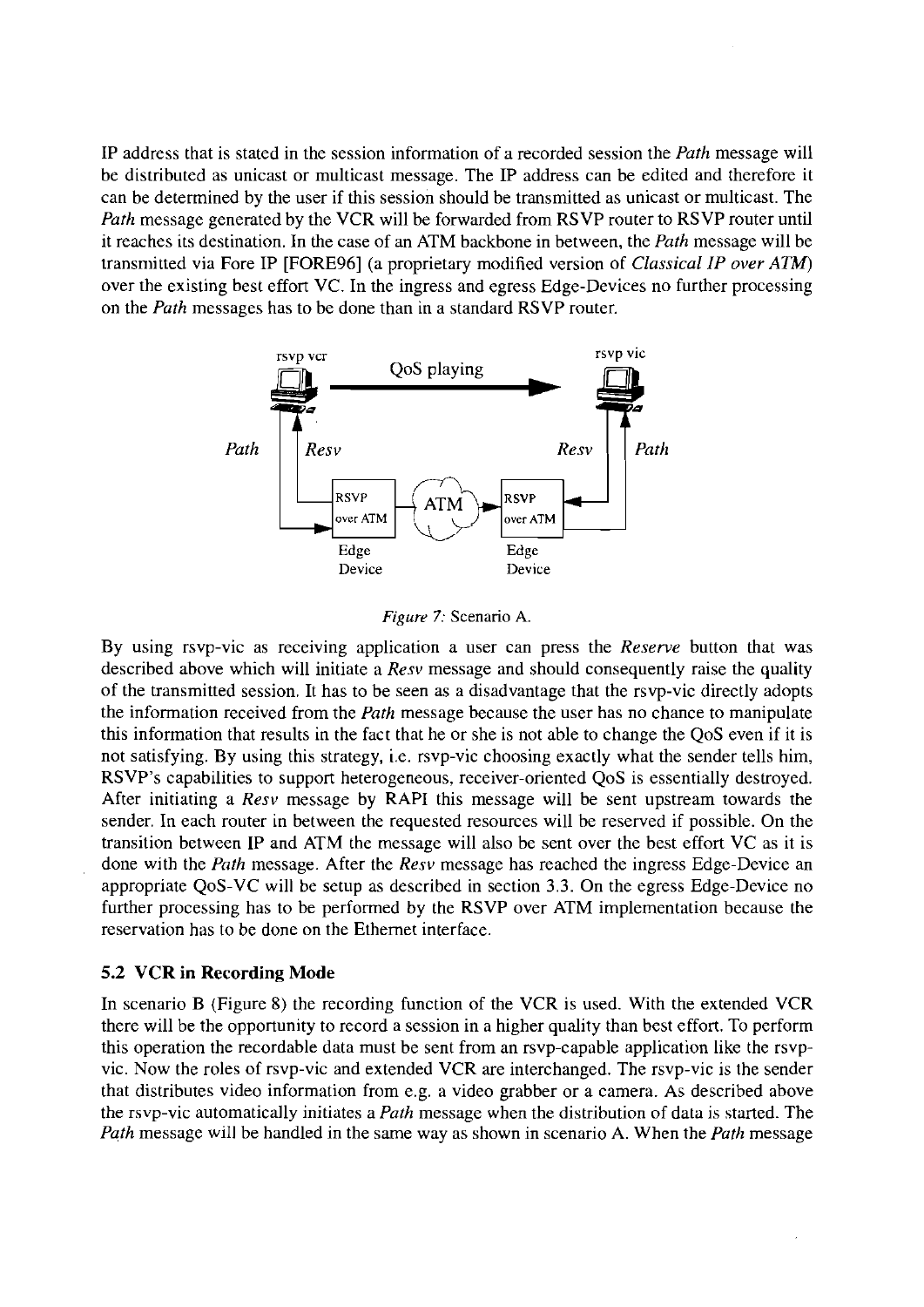reaches the receiver this will be signalled to the VCR by a RAP1 upcall. Now it is possible to initiate a *Resv* message by the use of the new implemented features described in section 4.2. The User has the chance to accept the *TSpec* Parameters that were offered by the *Path* message or to modify them according to hisher own QoS needs thereby allowing for heterogeneous receivers in contrast to rsvp-vic. The processing of the *Resv* message that is initiated by the VCR is done in the same manner as described in scenario A.



*Figure 8:* Scenario *B.* 

## **6 Conclusion and Future Work**

Much work has been done on the development of applications that allow the transmission of audio and video data. Since the introduction of the MBone VCR there is also the opporiunity to record and play back such audio and video data transmissions. On the other hand considerable effort has been spent on the support of integrated services in the Internet as well as in ATM. Both worlds (Internet, ATM) do now offer support for integrated services but in very different ways. The increasing deployment of ATM especially in the backbone makes an integration between ATM and IP necessary. To support integrated services this integrating cannot satisfactorily be solved by *Classical IP over ATM.* In this case a more successful approach is the introduction of RSVP over ATM, which allows QoS support in heterogeneous IPIATM networks.

It was our goal to show in a prototypical system how the support of Internet Integrated Services in heterogeneous IPIATM networks for video and audio applications in the future may look like. Because there was no RSVP over ATM implementation available for our environment as we started our project, we had to implement our own RSVP over ATM Prototype that could be used by the extended VCR and other RSVP capable applications.

In the second step we extended the MBone VCR in a manner that allows to play and record sessions in a guaranteed quality. From our point of view these enhanced applications (e.g. rsvp-vic, enhanced VCR) will lead to an increasing use of the Internet for audio and video applications. This will also be supported by the raising use of ATM as network media in the backbone, since ATM promises to support QoS on the link layer even in a WAN environment.

We are currently testing the system in relation to performance and reliability to find out in which elements further optimization has to be done.

Future work could be to improve the RSVP over ATM implementation in the areas of QoS mapping, multicast support for heterogeneous receivers and clever schemes to solve the problem of supporiing RSVP's dynamic QoS. A further area of future work in the application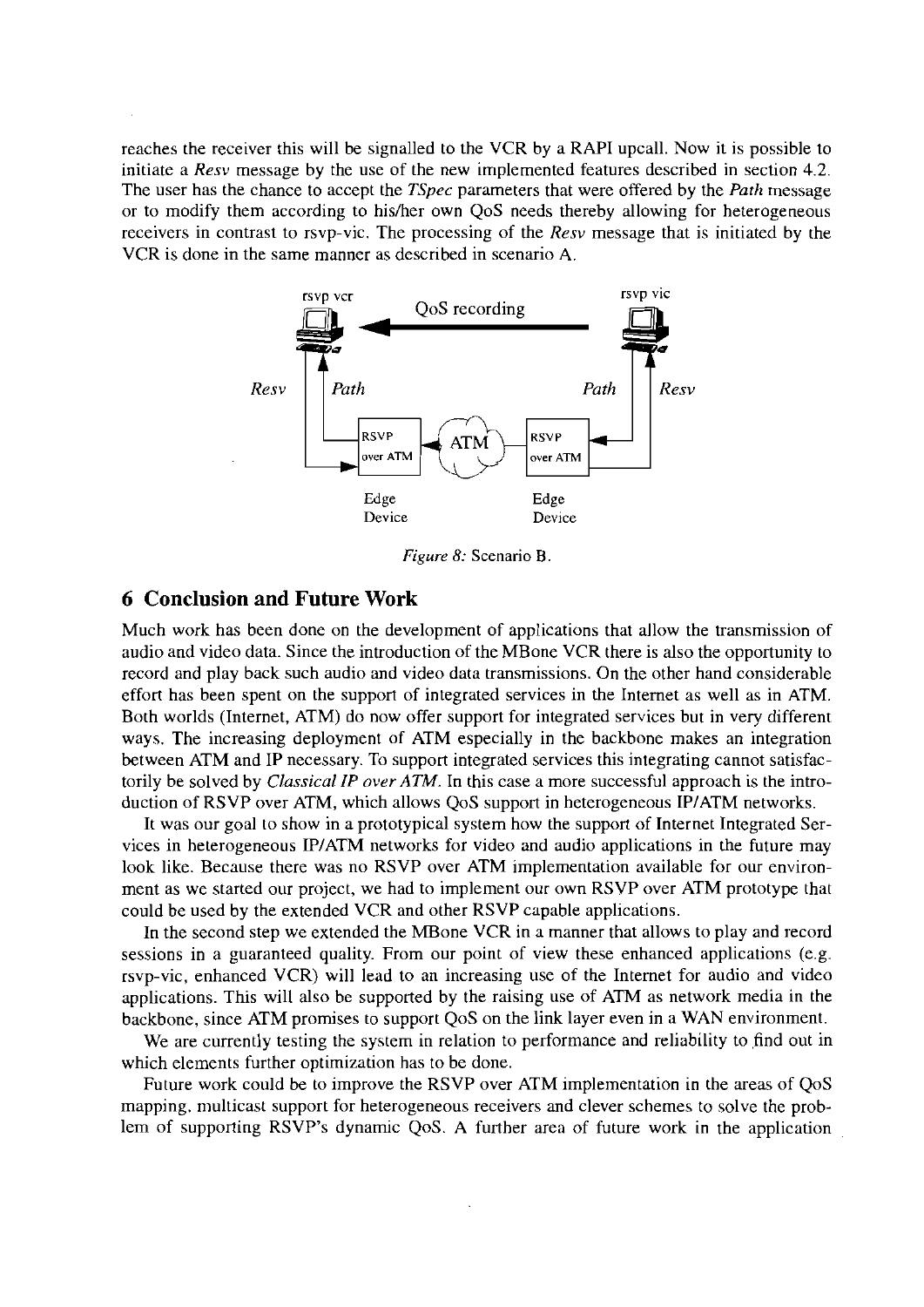domain could be to develop a better QoS User interface for the extended VCR in order to make it more intuitive for a layman user.

# **References**

- [ATMF96a] The ATM Forum: *Traffic Management (TM) Specification 4.0*, April 1996.
- [ATMF96b] The ATM Forum: *ATM User-Network Interface Signalling Specification 4.0*, July 1996.
- [Berg971 L.Berger: *RSVP over ATM Implementation Guidelines,* Intemet Draft, March 1997.
- [BFGK95] A.Binnan, V.Firoiu, R.Guerin, D.Kandlur: *Provisioning of RSVP-based Services over a Large ATM Network,* IBM Research Report, October 1995.
- [BCDB95] M.Borden, E.Crawley, B.Davie. S.Batsel1: *Integration of Real-Time Services in an IP-ATM Network Architecture.* Intemet RFC 1821, August 1995.
- [BrCS94] R.Braden, D.Clark, S.Shenker: *Ititegrated Services in the Interner Architecture,*  Intemet Request for Comment 1633, 1994.
- [BrGi96] T.Braun, S.Giorcelli: *Quality of Service Support for IP Flows over ATM,*  Kommunikation in verteilten Systemen:GVITG Fachtagung, February 1997.
- [BrHo97] R.Braden, D.Hoffman: *RAPI An RSVP Applicatioti Programming Interface Vers. 5,* Intemet Draft, June 1997.
- [BZBH+97] R.Braden, L.Zhang, S.Berson, S.Herzog. S.Jarnin: *Resource Reservation Protocol (RSVP)* - *Version 1 Functional Spec(fication,* Intemet Request for Comment 2205, September 1997.
- [CBBB+97] E.Crawley, S.Berson., L.Berger, F.Baker, M.Borden, J.Krawczyk: A Framework *for Integrated Services und RSVP over ATM,* Intemet Draft, July 1997.
- [FlJa95] S.Floyd, V.Jacobson: *Link-Sharing and Resource Management Model for Packet Networks, IEEE/ACM Transactions on Networking, Vol.3 No.4, August 1995.*
- [FORE95] Fore Systems: *Fore API Documentation*, Online Document: ftp://ftp.fore.com/ pub/docs.
- [FORE961 Fore Systems: *Fore IP overview, ForeThought 4.1 Release,* Fore Systems, October 1996.
- [GaBo97] M.W.Garrett, M.Borden: *lnteroperation of Controlled Load und Guaranteed Service with ATM,* Internet Draft, July 1997.
- [Half951 W.Holfelder: *MBone VCR Video Conference Recording on the Mbone,*  Proceedings of ACM Multimedia '95, October 1995.
- [Laub941 M.Laubach: *Classicai IP and ARP overATM,* RFC 1577, January 1994.
- [MaMS97] M.DeMarco, G.Meroni, L.Salgarelli, *Efficient Transport of IP Flows Across ATM Networks,* IEEE ATM '97 Workshop, May 1997.
- [McJa95] S.McCanne, V.Jacobson: *vic: a flexible framework for packet video*, Proceedings of ACM Multimedia '95, October 1995.
- [MVCR97] W.Holfelder, *The MBone VCR*, Software online: ftp://pi4.informatik.unimannheim.de/pub/mbone/vcr.
- [RSVP97] SUN: *RSVP Software Release for Solaris,* Software Online:http:// playground.Sun.COM/pub/rsvp/.
- [RVIC97] ISI Information Science Institute: *RSVP VIC,* Software Online: ftp://ftp.isi.edu/ rsvplrelease.